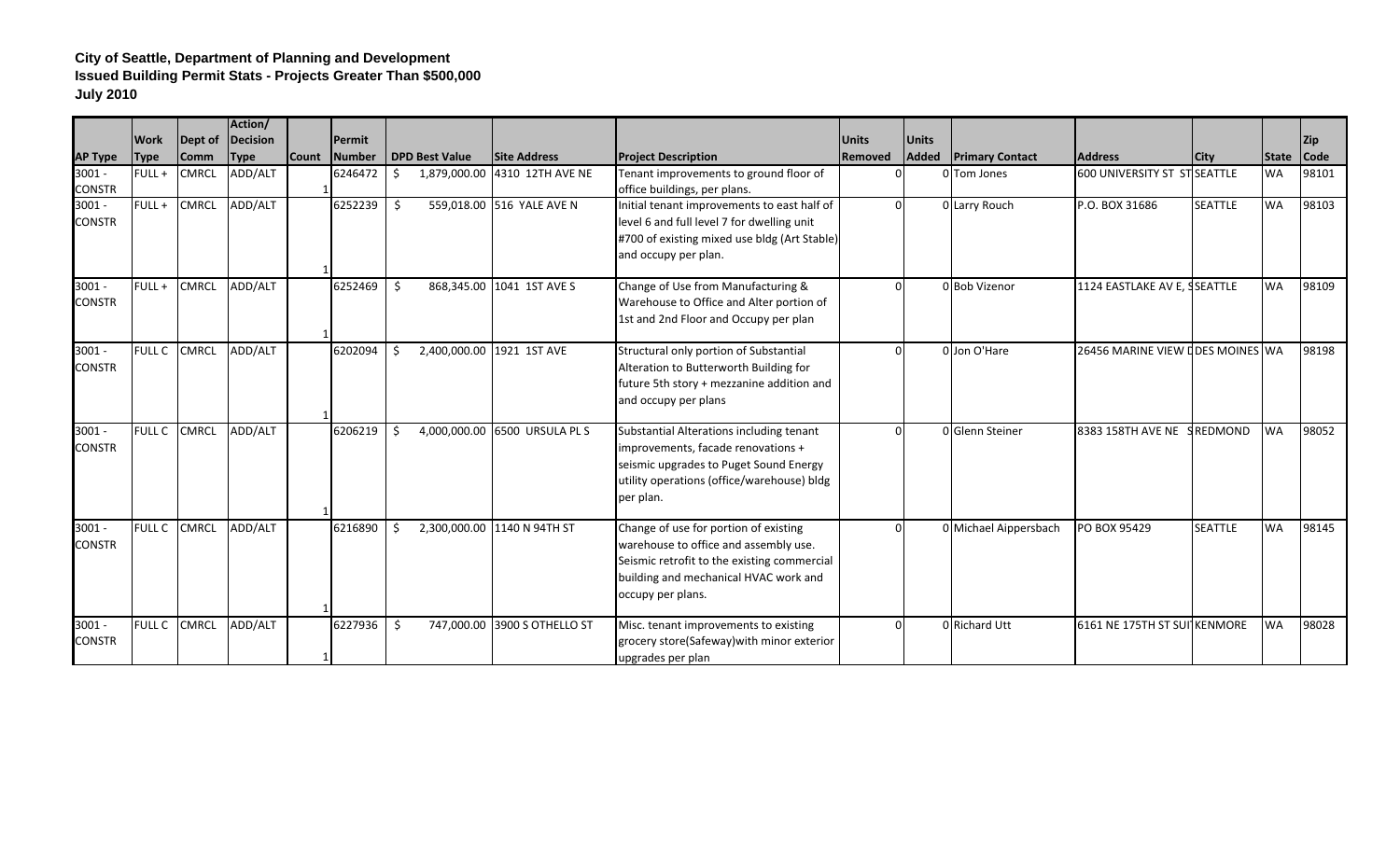|                           |               |              | Action/     |        |               |                                  |                              |                                                                                                                                                                                                                              |              |              |                        |                              |                      |            |            |
|---------------------------|---------------|--------------|-------------|--------|---------------|----------------------------------|------------------------------|------------------------------------------------------------------------------------------------------------------------------------------------------------------------------------------------------------------------------|--------------|--------------|------------------------|------------------------------|----------------------|------------|------------|
|                           | Work          | Dept of      | Decision    |        | Permit        |                                  |                              |                                                                                                                                                                                                                              | <b>Units</b> | <b>Units</b> |                        |                              |                      |            | <b>Zip</b> |
| <b>AP Type</b>            | <b>Type</b>   | <b>Comm</b>  | <b>Type</b> | lCount | <b>Number</b> | <b>DPD Best Value</b>            | <b>Site Address</b>          | <b>Project Description</b>                                                                                                                                                                                                   | Removed      | Added        | <b>Primary Contact</b> | <b>Address</b>               | City                 | State Code |            |
| $3001 -$<br><b>CONSTR</b> | <b>FULL C</b> | <b>CMRCL</b> | ADD/ALT     |        | 6234607       | 4,933,652.00<br>Ś.               | 1513 1ST AVE                 | Substantial alteration & seismic upgrades<br>to all levels of Sanitary Market with<br>construction of public restoom and repairs<br>to hvac systems per plans. (Review &<br>process for (4) AP#'s under primary<br>6234607)  |              |              | 0 Duncan Thieme        | 110 UNION ST                 | <b>SUITE SEATTLE</b> | <b>WA</b>  | 98101      |
| $3001 -$<br><b>CONSTR</b> | <b>FULL C</b> | <b>CMRCL</b> | ADD/ALT     |        | 6241374       | 1,400,000.00<br>\$               | 1000 4TH AVE S               | Alter existing retail building for the<br>"Salvation Army", per plan.                                                                                                                                                        |              |              | 0 Michael Chen         | 500 UNION ST SUITE 5 SEATTLE |                      | <b>WA</b>  | 98101      |
| $3001 -$<br><b>CONSTR</b> | FULL C        | <b>CMRCL</b> | ADD/ALT     |        | 6241584       | Ŝ.                               | 8,000,000.00 401 TERRY AVE N | Interior tenant improvements with<br>structural modifications to 1st, 3rd and 4th<br>floors of existing office (Institute for<br>Systems Biology), change use of portion of<br>existing office to R & D labs, bldg per plan. | $\Omega$     |              | 0 Grace Duffet         | 1221 2ND AVE SUITE 2 SEATTLE |                      | <b>WA</b>  | 98101      |
| $3001 -$<br><b>CONSTR</b> | FULL C        | <b>CMRCL</b> | ADD/ALT     |        | 6242635       | \$                               | 896,743.00 1525 1ST AVE      | Install City Light at grade transformer vault<br>in 1st and Pine building per plan. (Reviews<br>and processing under AP#6234607)                                                                                             |              |              | 0 Duncan Thieme        | 110 UNION ST                 | <b>SUITE SEATTLE</b> | <b>WA</b>  | 98101      |
| $3001 -$<br><b>CONSTR</b> | FULL C        | <b>CMRCL</b> | ADD/ALT     |        | 6242636       | 1,569,288.00 1524 PIKE PL<br>\$. |                              | Substantial alteration & seismic upgrades<br>to all levels of Triangle building with<br>repairs to hvac systems per plans. (Reviews<br>and processing under AP#6234607)                                                      |              |              | O Duncan Thieme        | 110 UNION ST SUITE SEATTLE   |                      | <b>WA</b>  | 98101      |
| $3001 -$<br><b>CONSTR</b> | <b>FULL C</b> | <b>CMRCL</b> | ADD/ALT     |        | 6242637       | \$                               | 3,583,775.00 1501 1ST AVE    | Substantial alteration & seismic upgrades<br>to all levels of Corner Market with new<br>elevator, repair & replacement to hvac<br>system, fire sprinkler system per<br>plans.(Reviews and processing under<br>AP#6234607)    | $\Omega$     |              | 0 Duncan Thieme        | 110 UNION ST                 | <b>SUITE SEATTLE</b> | <b>WA</b>  | 98101      |
| $3001 -$<br><b>CONSTR</b> | FULL C        | <b>CMRCL</b> | ADD/ALT     |        | 6246437       | \$                               |                              | 1,500,000.00 2749 CALIFORNIA AVE Substantial alterations with interior<br>alterations and construct retaining wall<br>acessory to existing PCC grocery store,<br>occupy per plans.                                           | $\Omega$     |              | 0 George Ostrow        | 3104 WESTERN AVE #1SEATTLE   |                      | <b>WA</b>  | 98121      |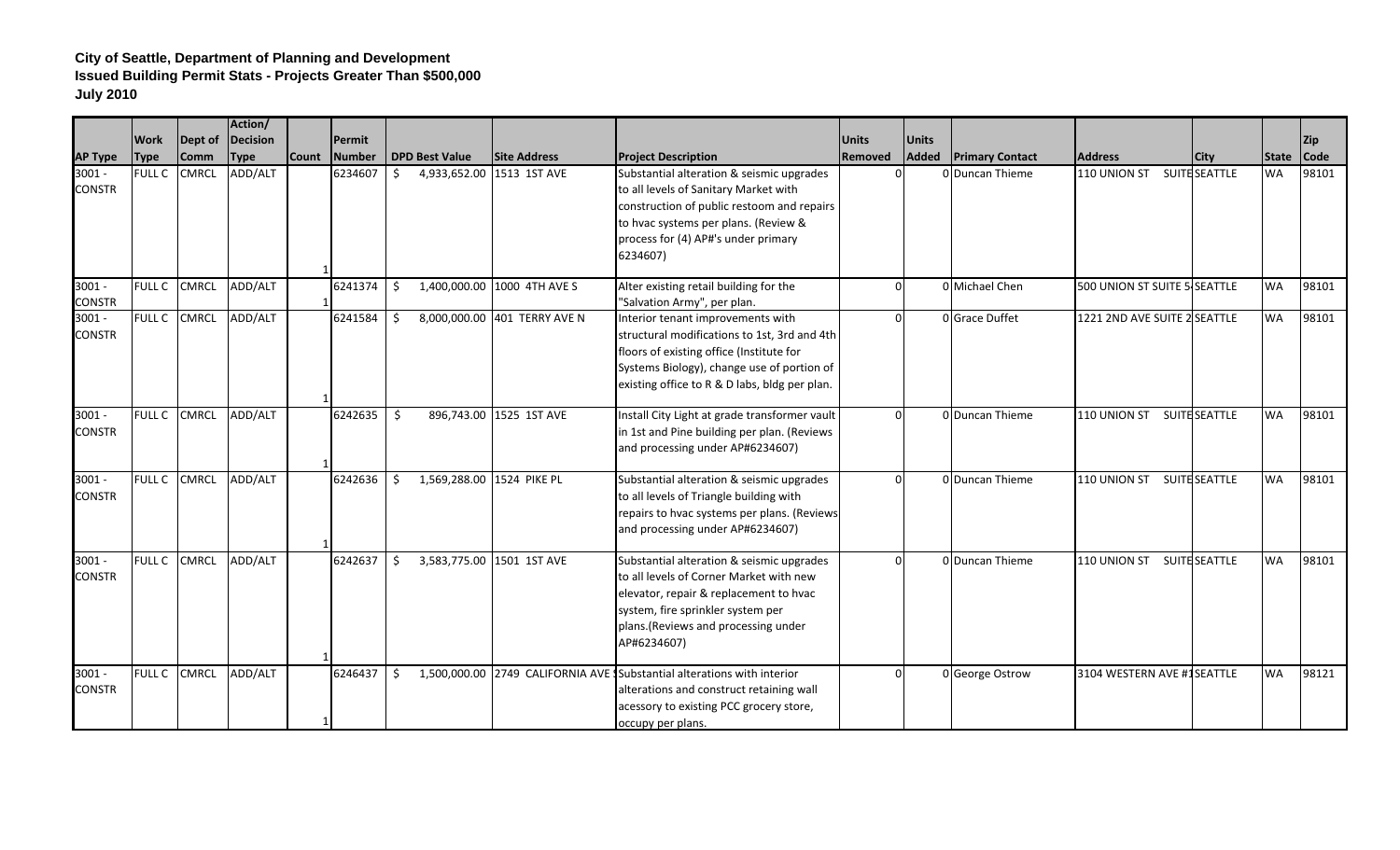| <b>Work</b><br>Dept of<br><b>Decision</b><br><b>Units</b><br><b>Units</b><br>Permit<br><b>DPD Best Value</b><br><b>Site Address</b><br><b>Project Description</b><br>Added<br><b>Primary Contact</b><br><b>Address</b><br><b>Comm</b><br><b>Type</b><br><b>Count</b><br><b>Number</b><br><b>Removed</b><br><b>AP Type</b><br><b>Type</b> | City           | <b>State</b> | Zip         |
|------------------------------------------------------------------------------------------------------------------------------------------------------------------------------------------------------------------------------------------------------------------------------------------------------------------------------------------|----------------|--------------|-------------|
|                                                                                                                                                                                                                                                                                                                                          |                |              |             |
|                                                                                                                                                                                                                                                                                                                                          |                |              | <b>Code</b> |
| $3001 -$<br><b>FULL C</b><br>CMRCL<br>ADD/ALT<br>6246460<br>\$<br>3,120,671.00 201 ELLIOTT AVE W<br>Interior alterations on floors 1-5 of<br>0 Stephen Wood<br>1124 EASTLAKE AVE E SEATTLE<br>U                                                                                                                                          |                | <b>WA</b>    | 98109       |
| office/laboratory building with<br><b>CONSTR</b>                                                                                                                                                                                                                                                                                         |                |              |             |
| construction of new 4th floor exterior                                                                                                                                                                                                                                                                                                   |                |              |             |
| terrace and ground level canopy at                                                                                                                                                                                                                                                                                                       |                |              |             |
| entrance, all per plans.                                                                                                                                                                                                                                                                                                                 |                |              |             |
| $FULL +$<br>Construct alterations to Aki Kurose Middle<br>0 Alan Paden<br>108 1ST AVE S SUITE 2 SEATTLE<br>$3001 -$<br><b>INST</b><br>ADD/ALT<br>6245770<br>\$<br>700,000.00<br>3928 S GRAHAM ST<br>$\Omega$                                                                                                                             |                | <b>WA</b>    | 98104       |
| <b>CONSTR</b><br>School at the library, science room, and                                                                                                                                                                                                                                                                                |                |              |             |
| gymnasium per plan. (Mechanical                                                                                                                                                                                                                                                                                                          |                |              |             |
| included)                                                                                                                                                                                                                                                                                                                                |                |              |             |
| 788,000.00 2227 10TH AVE E<br>Construct new science classroom &<br>$3001 -$<br><b>FULL C</b><br><b>INST</b><br>ADD/ALT<br>6228722<br>\$<br>0 Stacy Smedley<br>1011 WESTERN AVE<br>$\Omega$                                                                                                                                               | <b>SEATTLE</b> | <b>WA</b>    | 98104       |
| <b>CONSTR</b><br>greenhouse addition to existing Classroom                                                                                                                                                                                                                                                                               |                |              |             |
| Building #3 at Bertschi School per plan.                                                                                                                                                                                                                                                                                                 |                |              |             |
| (mechanical review is included).                                                                                                                                                                                                                                                                                                         |                |              |             |
| <b>FULL C</b><br><b>INST</b><br>1,500,000.00 4000 15TH AVE NE<br>$3001 -$<br>ADD/ALT<br>6235835<br>Alterations to existing institutional building<br>0 Gary Braun<br>2210 6TH AVE SUITE SEATTLE<br>Ŝ.<br>$\Omega$                                                                                                                        |                | <b>WA</b>    | 98121       |
| <b>CONSTR</b><br>(UW Hutchison Hall) to change use from                                                                                                                                                                                                                                                                                  |                |              |             |
| pool to design studio and occupy, per plan.                                                                                                                                                                                                                                                                                              |                |              |             |
|                                                                                                                                                                                                                                                                                                                                          |                |              |             |
| <b>FULL C</b><br><b>INST</b><br>550,000.00 901 12TH AVE<br>1429 12TH AVE SUITE SEATTLE<br>$3001 -$<br>ADD/ALT<br>6242951<br>Ŝ.<br>Interior alterations to the Pigott Pavilion<br>0 John Kennedy<br>$\Omega$                                                                                                                              |                | <b>WA</b>    | 98122       |
| <b>CONSTR</b><br>lobby and entry; open portion of roof for                                                                                                                                                                                                                                                                               |                |              |             |
| new skylights, install new canopy and                                                                                                                                                                                                                                                                                                    |                |              |             |
| exterior hardscape and retaining structures                                                                                                                                                                                                                                                                                              |                |              |             |
| per plan.                                                                                                                                                                                                                                                                                                                                |                |              |             |
| 41,295,492.00<br>$\Omega$<br><b>COMMERCIAL ADD ALT</b><br>19<br>$\mathbf{0}$                                                                                                                                                                                                                                                             |                |              |             |
| FULL C SF/D<br><b>NEW</b><br>1630 BROADMOOR DR Establish and construct new single family re<br>1 Anne Adams<br>$3001 -$<br>6240915<br>$\Omega$<br>2400 N 45TH ST SUITE SEATTLE<br>\$<br>896,201.00                                                                                                                                       |                | <b>WA</b>    | 98103       |
| <b>CONSTR</b>                                                                                                                                                                                                                                                                                                                            |                |              |             |
| $3001 -$<br>FULL C SF/D<br><b>NEW</b><br>6241282<br>516,054.00 3518 NE 42ND ST<br>Establish use as single family residence and<br>0 Richard Kovak<br>\$<br>3518 NE 42ND ST<br>$\Omega$                                                                                                                                                   | <b>SEATTLE</b> | <b>WA</b>    | 98105       |
| <b>CONSTR</b>                                                                                                                                                                                                                                                                                                                            |                |              |             |
| 1,412,255.00<br>Ŝ.<br><b>NEW SINGLE FAMILY</b><br>$\overline{0}$                                                                                                                                                                                                                                                                         |                |              |             |
| <b>NEW</b><br>11808 NORTHUP WAY BELLEVUE<br>$3001 -$<br><b>CMRCL</b><br>6133095<br>30,230,299.00 300 3RD AVE W<br>Construct apartment, live/work and retail b<br>206 Derek Bottles<br><b>FULL C</b><br>\$<br>$\Omega$                                                                                                                    |                | <b>WA</b>    | 98005       |
| <b>CONSTR</b>                                                                                                                                                                                                                                                                                                                            |                |              |             |
| $3001 -$<br>FULL C MF<br>LTR SENT 7/1/2010 Phase III of III for constr<br>185 Thomas Fanning<br><b>NEW</b><br>6098833<br>\$ 26,963,934.00 4040 26TH AVE SW<br>303 BATTERY ST<br>$\overline{0}$                                                                                                                                           | <b>SEATTLE</b> | <b>WA</b>    | 98121       |
| <b>CONSTR</b>                                                                                                                                                                                                                                                                                                                            |                |              |             |